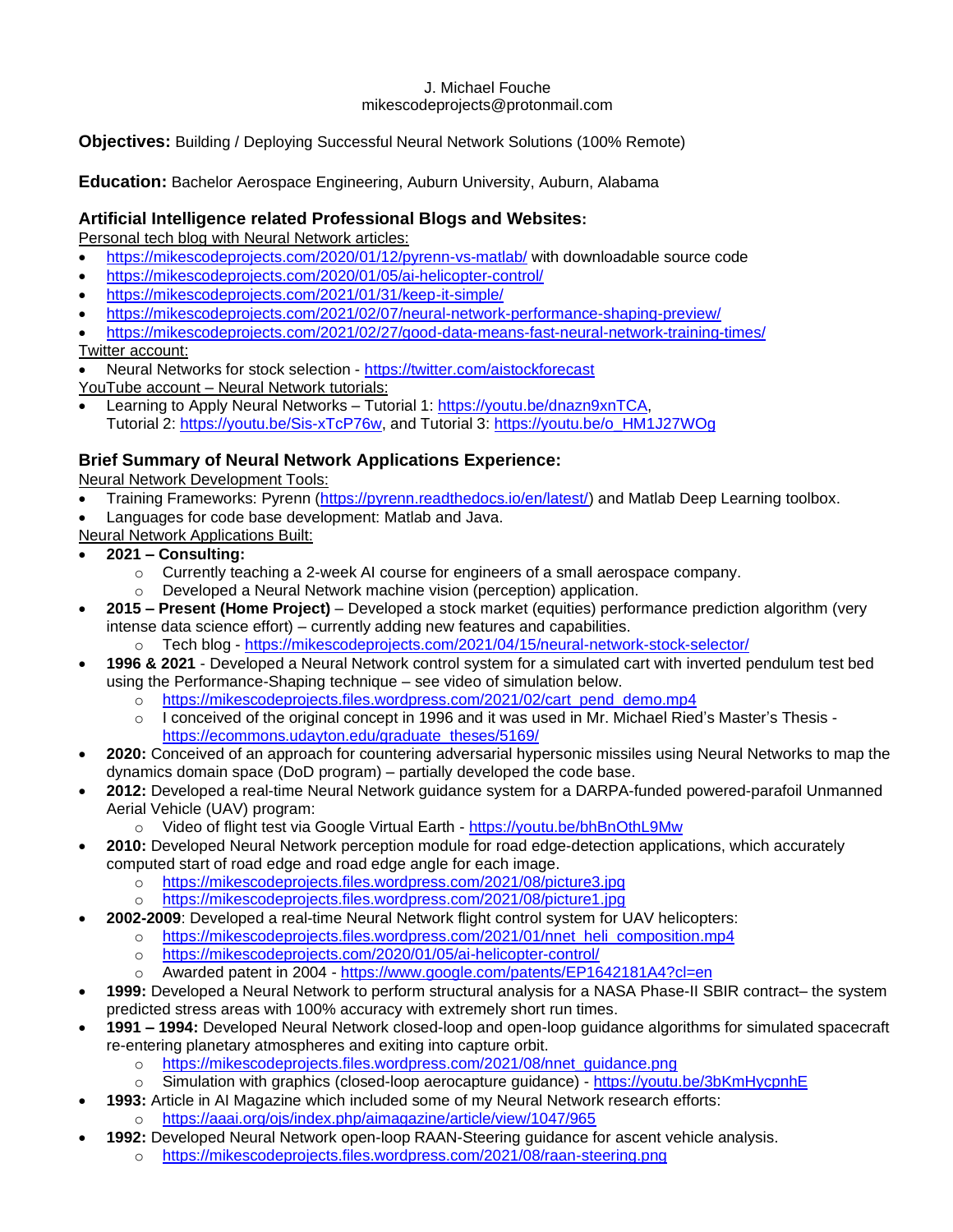# **Summary of Neural Network Applications Work Experience**

**Note:** The work history summary is not always contiguous time-wise, as this resume only represents my Neural Network applications experience and omits my other engineering experiences.

## **Consulting Efforts** May 2021 - Present

Neural Network Applications:

- Teaching a 2-week AI (Neural Network) course for engineers of a small aerospace company.
- Developed Neural Network image perception module for autonomous vehicle system software.

## **Personal Neural Network Projects** 2015 to Present

Various Neural Network Application Development Efforts:

Developed a Neural Network algorithm to perform stock market (equities) performance prediction.

- Algorithm analyzes previous stock history and predicts a percentage price increase or decrease for the specified time period - [https://mikescodeprojects.com/2021/04/15/neural-network-stock-selector/.](https://mikescodeprojects.com/2021/04/15/neural-network-stock-selector/)
- Currently adding new features and capabilities.

Continued research and development with cart with inverted pendulum simulation testbed to demonstrate the building and testing of Neural Network controllers and demonstrated the Performance-Shaping technique.

• [https://mikescodeprojects.files.wordpress.com/2021/02/cart\\_pend\\_demo.mp4](https://mikescodeprojects.files.wordpress.com/2021/02/cart_pend_demo.mp4)

Building tutorial packages for future patrons of my new Patreon site - [https://www.patreon.com/realAI.](https://www.patreon.com/realAI)

# **Penta Research, Inc.** August 2019 to May 2021

Neural Network Hypersonic Missile Dynamics Mapping:

Introduced the group to Neural Network technology using the German-designed Pyrenn Neural Network Matlab & Python libraries. Conceived of an approach for countering adversarial hypersonic missiles using Neural Networks to map the dynamics domain space – partially developed the code base.

# **Logos Technologies August 2011 to Sept 2012**

Neural Network Real-Time UAV Guidance:

Designed Neural Network guidance algorithm for real-time closed-loop flight control software (coded in C, running in Linux) with waypoint navigation for DARPA-funded powered-parafoil Unmanned Aerial Vehicle (UAV) program.

- Powered Parafoil UAV guidance flight test video "fly through" viewed in Google Earth
	- o <https://youtu.be/bhBnOthL9Mw>
- Designed / coded the UAV Ground Control Station software (Matlab)
	- o 1st view [https://mikescodeprojects.files.wordpress.com/2021/08/uav-ground\\_control\\_station-gui-1.png](https://mikescodeprojects.files.wordpress.com/2021/08/uav-ground_control_station-gui-1.png)
	- o 2nd view [https://mikescodeprojects.files.wordpress.com/2021/08/uav-ground\\_control\\_station-gui-2.png](https://mikescodeprojects.files.wordpress.com/2021/08/uav-ground_control_station-gui-2.png)
- Designed the avionics layout and hardware integration. Avionics hardware components included Attitude & Heading Reference System (AHRS), NovAtel GPS board (navigation sensor also provided local magnetic declination values to the flight software), motor controller board, RS-232 interfaces, and PC104 stack.

Neural Network Perception - Road-Edge Detection:

Designed/coded/tested Neural Network perception algorithm for road edge detector application. System successfully generated road edge starting coordinates and the slope relative to the image.

- example 1 <https://mikescodeprojects.files.wordpress.com/2021/08/picture1.jpg>
- example 2 <https://mikescodeprojects.files.wordpress.com/2021/08/picture3.jpg>

# **Neural Robotics, Inc.** June 2002 to April 2009

Neural Network Real-Time UAV Flight Control: Designed Neural Network inner-loop (20 Hz control) and outer-loop (10 Hz guidance) algorithms for real-time closedloop flight control software (coded in C), for small helicopters with 2-stage turbine, gas, and electric power plants.

- Flight performance examples with different helicopter airframes (start @ 34 seconds)
	- o [https://mikescodeprojects.files.wordpress.com/2021/01/nnet\\_heli\\_composition.mp4](https://mikescodeprojects.files.wordpress.com/2021/01/nnet_heli_composition.mp4)
- Designed and tested the various flight modes including precision landing. This video shows a precision landing with GPS (start at 5 minutes, 40 seconds – note that the RC pilot was there only to take over if there were any issues) - [https://youtu.be/YhMmkRHn-14.](https://youtu.be/YhMmkRHn-14)
	- o Neural Network flight control modules performed filtering of sensor noise and latencies.
- Designed the avionics layout and hardware integration. The avionics hardware design aspect of the effort included selection and test of sensor and computing hardware – specifically PC104 boards, RS-232 interfaces, GPS board & antenna (navigation sensor), AHRS, servo controller boards, and ultrasonic sensor (later phased out).

# **Mosaic ATM** Sept. 2009 to March 2010